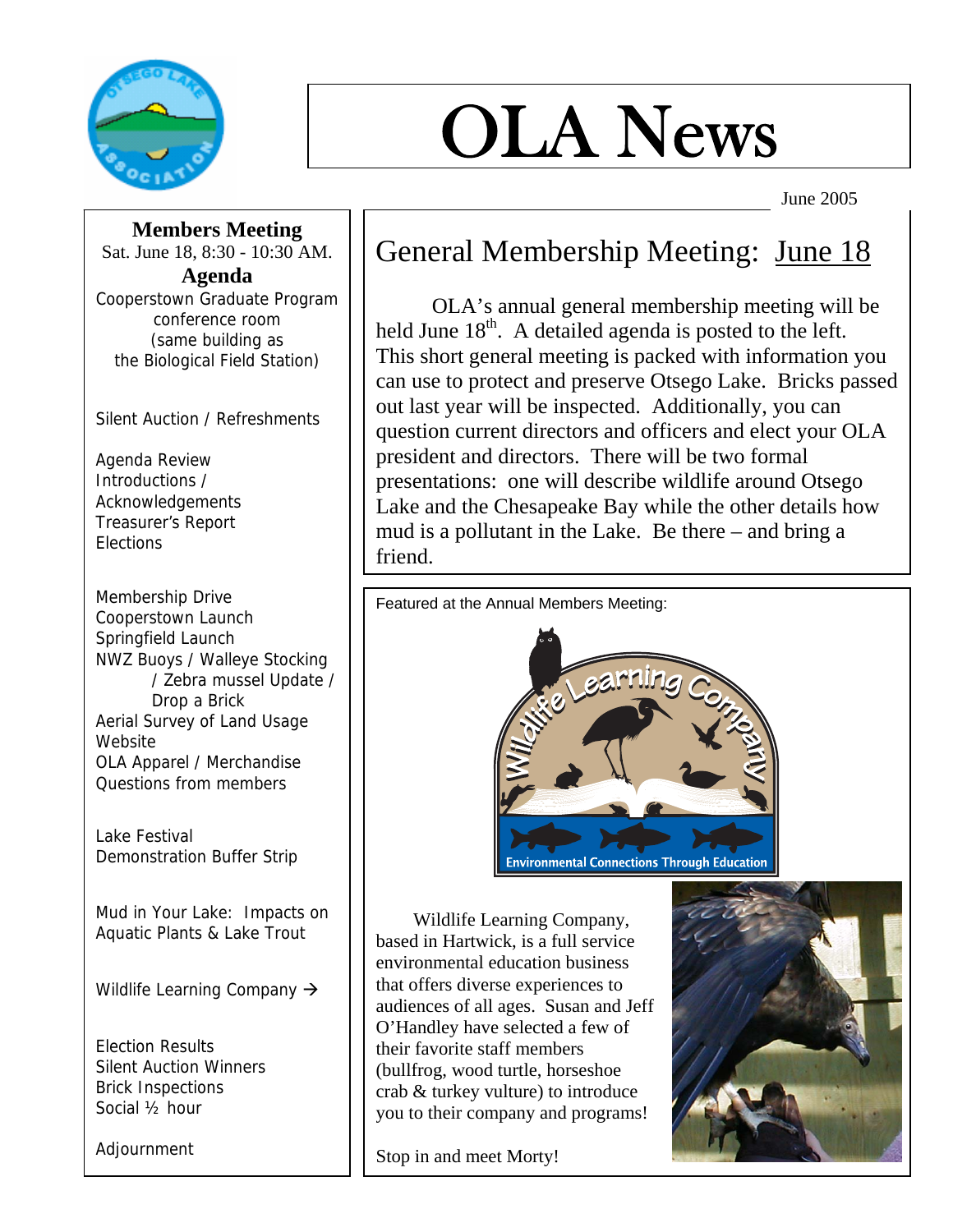## **OLA & OLT: More Alphabet Soup**

In this article we describe an allied organization with a focus as precise as our own: the Otsego Land Trust or OLT. The OLT seeks to conserve the distinctive rural character of Otsego County, New York by protecting open space, lands of scenic value, fragile ecosystems, farmland and forestlands. This mission statement makes the OLT a natural ally of Otsego Lake and those who seek to restore and protect the Lake.

 In fact, the OLT has done much to preserve the scenic vistas and the quality of waters entering Otsego Lake by their aggressive concentration on obtaining protective easements for watershed lands. OLT's successes, as regards Otsego Lake, are portrayed on the map [following page].

 The OLT has a paid executive director, Jeff Reynolds, and a cadre of serious minded volunteers who establish appropriate easement requirements and ensure compliance with easement provisions. Jeff recently helped the Otsego Lake Association board of directors put out our yearly membership solicitation. While doing so, he briefed your directors on plans for expanding protections in the Otsego Lake watershed. This is a man eager to work with landowners to protect what we all love about the Lake and its surroundings. If you are a landowner interested in protecting your land and curious about available land conservation options or if you are interested in learning more about the OLT's work, e-mail info@otsegolandtrust.org or call 607-547- 2366.

### **What is a Conservation Easement?**

A conservation easement is a legal agreement between a landowner and a land trust or government agency that permanently limits uses of the land in order to protect its conservation values. It allows the landowner to continue owning and using the land, and to sell it or pass it on to their heirs.

When a conservation easement is granted to a land trust, the landowner gives up some of their rights associated with the land. For example, one might give up the right to build additional structures, while retaining the right to grow crops. Future owners are also bound by the easement's terms. The land trust is responsible for making sure the easement's terms are followed.

Conservation easements feature flexibility. An easement on property containing rare wildlife habitat might prohibit any development, for example, while one on a farm might allow continued farming and the building of additional agricultural structures. An easement may apply to just a portion of the property, and need not require public access.

#### Summer is here! Get Your Gear …

 Be stylish while announcing your concern and support for Otsego Lake! Call Scottie Baker (547-5356) to place your order for OLA shirts and our new ball caps. Casual tee-shirts and informal denim shirts will provide you cover and a statement. Order through the newsletter, and get the shirt and cap at a reduced price: shirt \$11 (shirt); \$15 (cap). Regular prices are \$15 and \$18. The soft, sanded twill khaki cap and tshirt are sage green, the "in" color this year. The OLA classic denim shirt is still a great value at \$30.

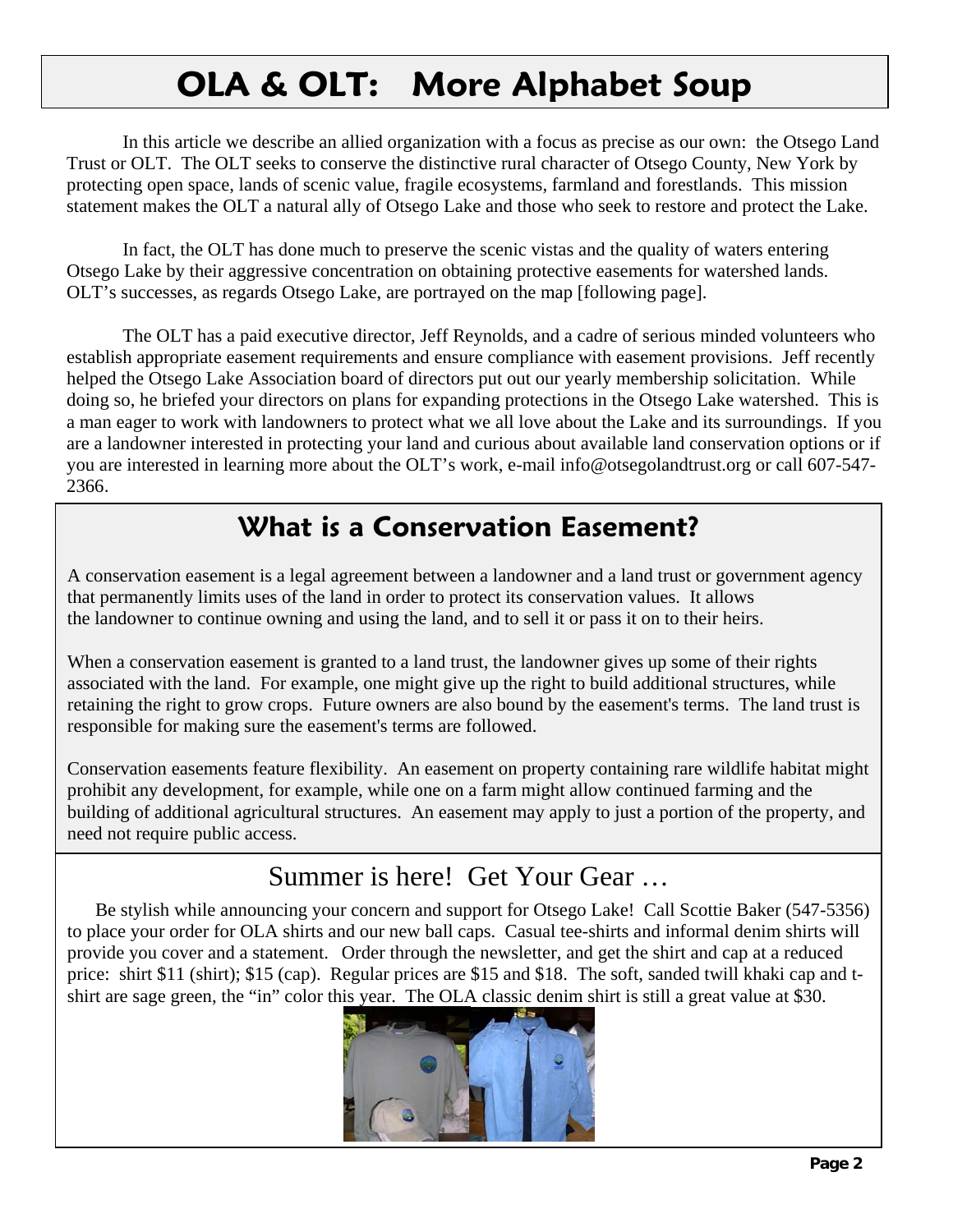## - **OLT Map of Otsego Lake Area**



Otsego Land Trust map of Otsego Lake area depicting lands under protective easements and lands owned publicly and by the Clark Foundation.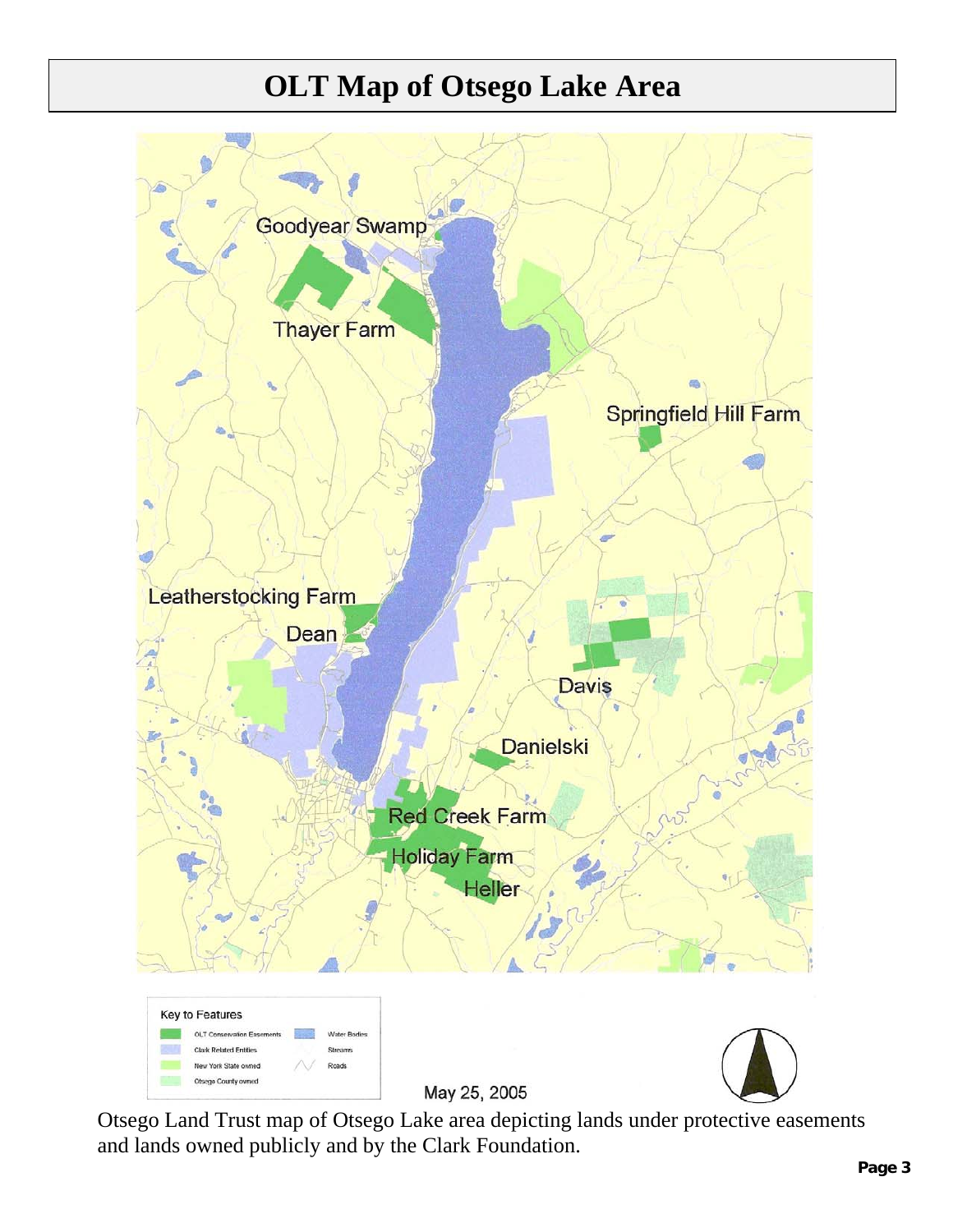#### **Muddying Otsego Lake Waters**

PSheila1 Otsego Lake, 4200 acres in area, drains 46,500 acres of land. Water from this basin enters the lake via 13 streams, many of which on the east shore run only in springtime and when storms occur. The Lake's volume is 110 billion gallons which is replaced every 2.5 to 3.5 years.

In a recent year, 20 million pounds of sediment entered the lake via streams. Nearly 19 million pounds of sediment sank to the lake bottom; the balance left the Lake via the Susquehanna River. This sediment "loading" of the Lake contributes to a filling-in process, smothering plant beds and fish spawning sites. Even more importantly, sediment transports phosphorus and fecal coliform bacteria into the lake and deposits them on the lake bottom, where they disrupt the ecology of the entire water body.

Based on data from the early 1990's, the top three streams ranked by tons of sediment loading were Shadow Brook, Hayden Creek and Cripple Creek, while the top three ranked by tons per acre of drainage area feeding the stream were Willow Brook, Shadow Brook and Hayden Creek. We note that sediment loading from Willow Brook dropped markedly after the Village of Cooperstown discontinued "sanding" roads during the winter.

Rugged land with heavy vegetation contributes little sediment to streams because plants hold the soil and prevent sediment from forming, runoff is slowed by vegetation and the contours of the ground, and the soil is permeable, allowing water and sediment to soak in. Forests are heroes against sediment loading; exposed soil and pavement are villains. Converting forests and fields to roof area, driveways and parking lots creates high-speed water runoff from hard surfaces that carries with it soil, animal waste, dust, pollen, etc. Poor farming practices and careless roadside maintenance allow erosion that compounds the problem.

There are ways to reduce the problem. Instead of farming and mowing up to the edge of streams, buffer strips of shrubs and trees can be planted to intercept sediment and pollutants. The USDA Natural Resources Conservation Service (547-8337) works with local farmers on such projects. Commercial development can include detention basins, slowing water flow before it reaches streams and allowing sediment to fall out of suspension. Seeding exposed soil around development sites and along roads greatly reduces erosion. Otsego County Soil & Water Conservation District (547-8337) performs service in this area.

If you live within the watershed that feeds Otsego Lake, you have the power to harm or help the lake. Examine your property for existing conditions that contribute to sediment loading. Know what to do and who can assist you to improve those conditions.

#### **2005 OLA Election**

At the 2005 membership meeting we will elect our president and three members of the board of directors to take us through 2005 and into 2006.

Nominated are:

For President: David Sanford.

For Board of Directors: Chuck Hage; Scottie Baker; Burr Southworth.

Nominations from the floor will be accepted!

#### **Lake Dates**

- June 18: OLA Membership meeting.
- July 9: Otsego Lake Festival.
- August 20: OLA Information meeting.

Go to your OLA website:

www.otsegolakeassociation.org